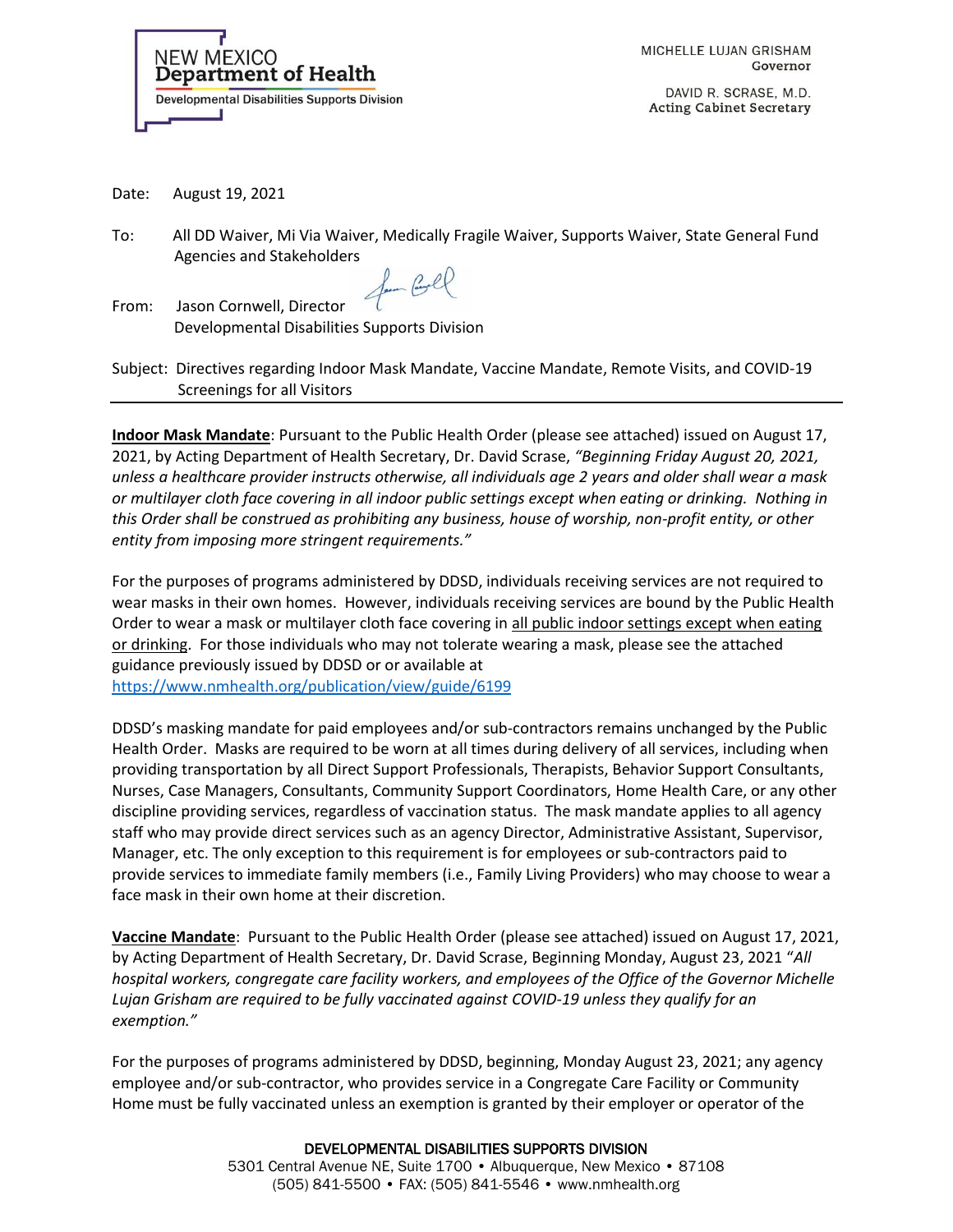facility in which they work. If an employer or operator of the facility determines an employee and/or sub-contractor meets the requirements of an exemption, the unvaccinated exempt worker must provide adequate proof that the worker has tested negative for COVID-19 on a weekly basis in accordance with the Public Health Order. Please see pages 4-5, section 4, a-c of the attached Public Health Order for details on the exemption requirements.

- Fully vaccinated means *"two weeks after an individual completed the entire recommended series of vaccination with a vaccine approved by the Food and Drug Administration (FDA), including on an emergency use basis, to prevent COVID-19. An individual will be fully vaccinated two weeks after the second dose of Pfizer-BioNTech or Moderna COVID-19 vaccines. An individual will be fully vaccinated two weeks after a single-dose Johnson and Johnson's Janssen COVID-19 vaccine."*
	- o Unvaccinated employees and/or sub-contractors delivering services in Congregate Care Facilities and Community Homes must receive the first dose of a COVID-19 vaccine within 10 days of the effective date of the Public Health Order and their second dose within 40 days of their first dose of a COVID-19 vaccine.
- Congregate Care Facility means any facility based Day or Employment service offered within any of the DD Waiver, Mi Via Waiver, Medically Fragile Waiver, Supports Waiver, or State General Funded programs.
- Community Homes is defined as DD Waiver Supported Living, Intensive Medical Living Services, and State General Funded residential homes.
- DD Waiver Family Living, DD Waiver Customized In-Home Supports, and Mi Via Waiver In-Home Living Supports does not meet the definition of "Community Home."
- The vaccine mandate also applies to any paid discipline providing services within the Congregate Care Facility or Community Home. This means any Direct Support Professional, Therapist, Behavior Support Consultant, Nurse, agency Director, Administrative Assistant, Supervisor, Manager, etc. who provide services within one of these settings, must comply with the vaccine mandate.

**Face to Face In Person Visits by DD Waiver Case Managers, Mi Via Waiver Consultants, Medically Fragile Waiver Case Managers, Supports Waiver Community Support Coordinators, Agency Service Coordinators and Supervisors:** Due to the increase in cases related to the Delta variant and to further mitigate the spread of COVID-19. Effective August 20, 2021, DDSD is requiring that all face to face in person visits by DD Waiver Case Managers, Mi Via Waiver Consultants, Medically Fragile Waiver Case Managers, Supports Waiver Community Support Coordinators, Agency Service Coordinators and Supervisors, including State General Funded programs; **cease and revert to remote monitoring visits**. Remote visits must begin effective August 20, 2021, through September 30, 2021. DDSD will issue further direction in September regarding the decision to continue with remote visits or to return to in person face to face monitoring visits.

**Therapists (OT, PT, SLP)** can continue to conduct clinical sessions/visits/assessments in the home, community, or remotely at the discretion and approval of the individual and/or their guardian. The preference or convenience of the individual therapist or agency will not be the determining factor as to how the service is delivered.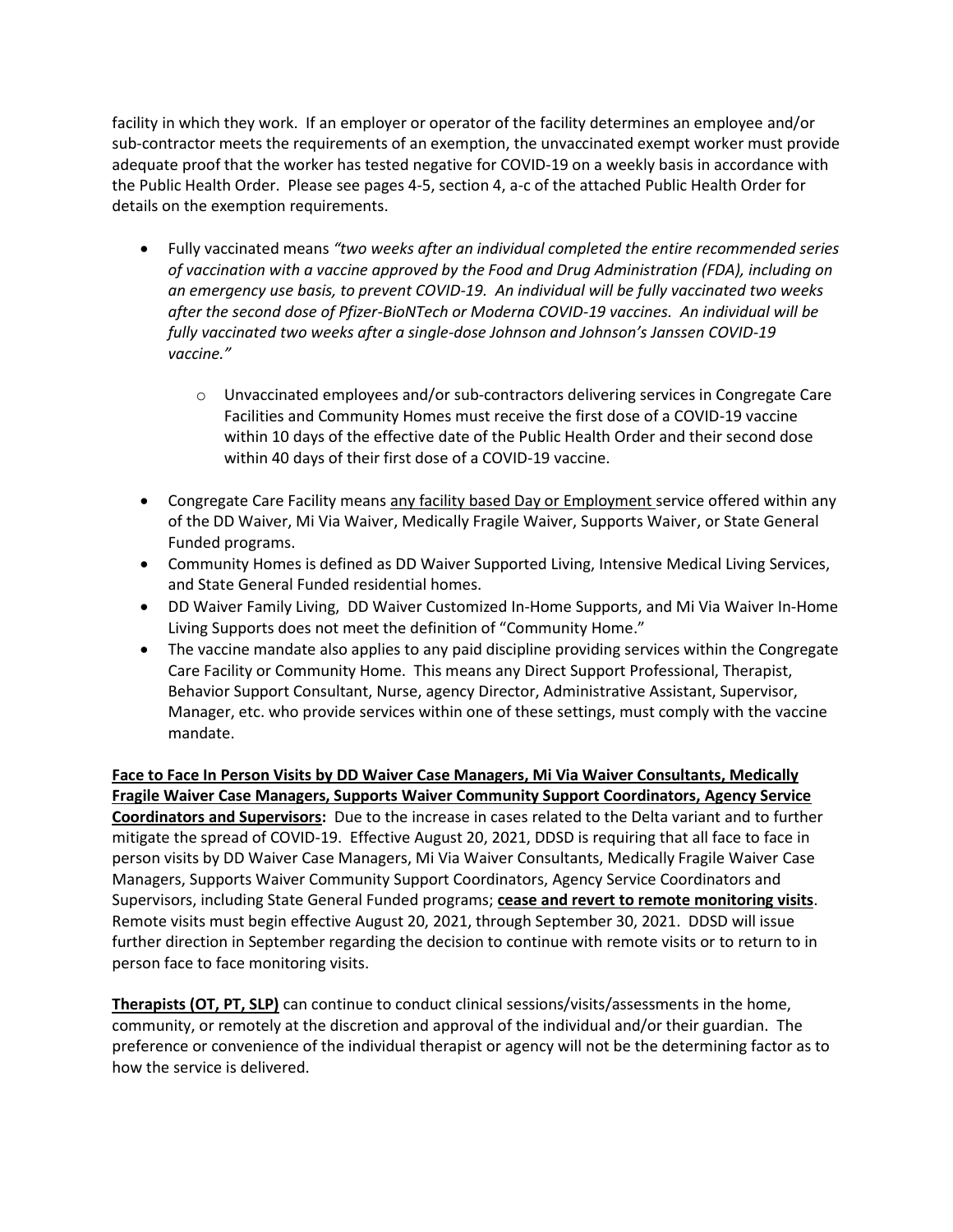**Nurses and Registered Dieticians/Licensed Nutritionists** can continue to complete clinical visits/assessments in the home, community, or remotely at the discretion and approval of the individual and/or their guardian. Nurse Case Managers can continue in home assessments at the discretion and approval of the individual and/or guardian. The preference or convenience of the individual nurse, dietician/nutritionist or agency will not be the determining factor as to how the service is delivered.

**Behavior Support Consultants** can continue to conduct clinical sessions/visits/assessments in the home, community, or remotely at the discretion and approval of the individual and/or their guardian. The preference or convenience of the individual behavior support consultant or agency will not be the determining factor as to how the service is delivered.

**DDSD Jackson 11a (Nurses) and 11b (Bureau of Behavioral Support)** will continue to complete in person face to face visits with Jackson Class Members and provider agencies.

**Congregate Facility Reopening Plans** amendments to congregate facility reopening plans may be submitted to Regional Office Directors. Day services can continue to be provided, in home, remotely and in the community.

Lastly, in addition to the indoor mask mandate, vaccine mandate, and resumption of remote monitoring visits, to further mitigate the spread of COVID-19 and the Delta variant, DDSD is directing all agencies to resume COVID-19 symptom screenings at all service locations for all visitors.

- Prior to any visitor entering the home, the provider agency/vendor/ participant/ Employer of Record (EOR) must perform screening including symptom and temperature check. Screening requirements of all visitors must include the following:
	- $\circ$  Ask the visitor if they have a fever (above 100.4) by taking their temperature using a temporal thermometer.
	- $\circ$  Ask the visitor "Have you felt like you had a fever in the past day?"
	- o Ask the visitor "Do you have a new or worsening cough today?"
	- o Ask the visitor "Do you have any of these other symptoms?
		- Shortness of breath or difficulty breathing
		- Fatigue
		- Muscle or body aches
		- Headache
		- New loss of taste or smell
		- Sore throat
		- Congestion or runny nose
		- Nausea or vomiting
		- Diarrhea
	- $\circ$  If the answer is "Yes" to any of these questions, the visit cannot proceed.
	- $\circ$  If the answer is "No" to each of these questions, the visit may proceed.
- For any paid employee and/or sub-contractor to include any Direct Support Professional, Therapist, Behavior Support Consultant, Nurse, agency Director, Administrative Assistant, Supervisor, Manager, etc. who render services within a Congregate Facility or Community home, ask the following question to confirm vaccine status.